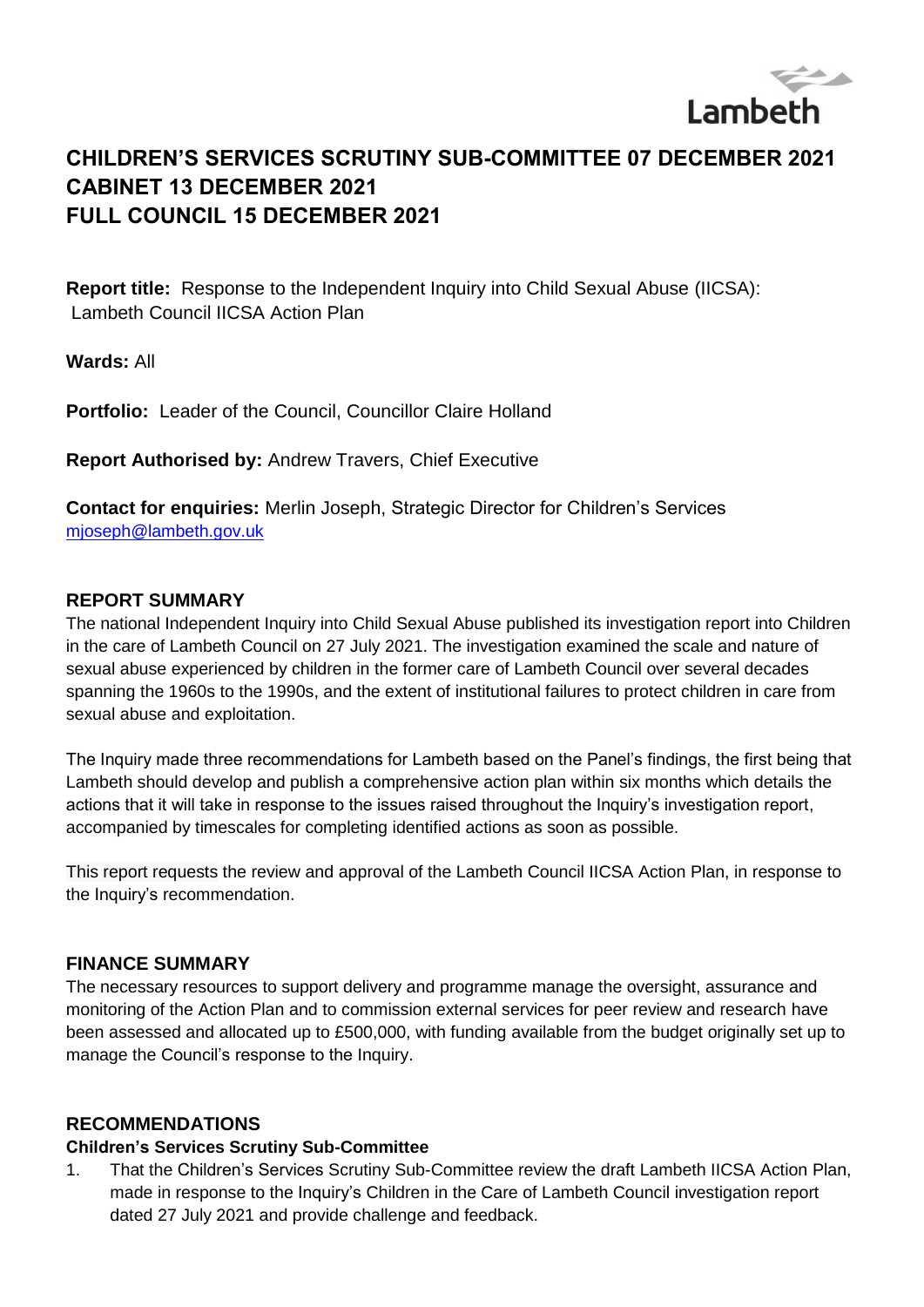#### **Cabinet**

1. That Cabinet agree that the Lambeth IICSA Action Plan, made in response to the Inquiry's Children in the Care of Lambeth Council investigation report dated 27 July 2021, be formulated and prepared in the form presented to Cabinet with this report.

#### **Council**

- 1. That Full Council resolve to take the decision itself as to whether to approve and adopt the IICSA Action Plan made in the form presented to Full Council with this report.
- 2. That Full Council approve and adopt the IICSA Action Plan in the form presented to it with this report.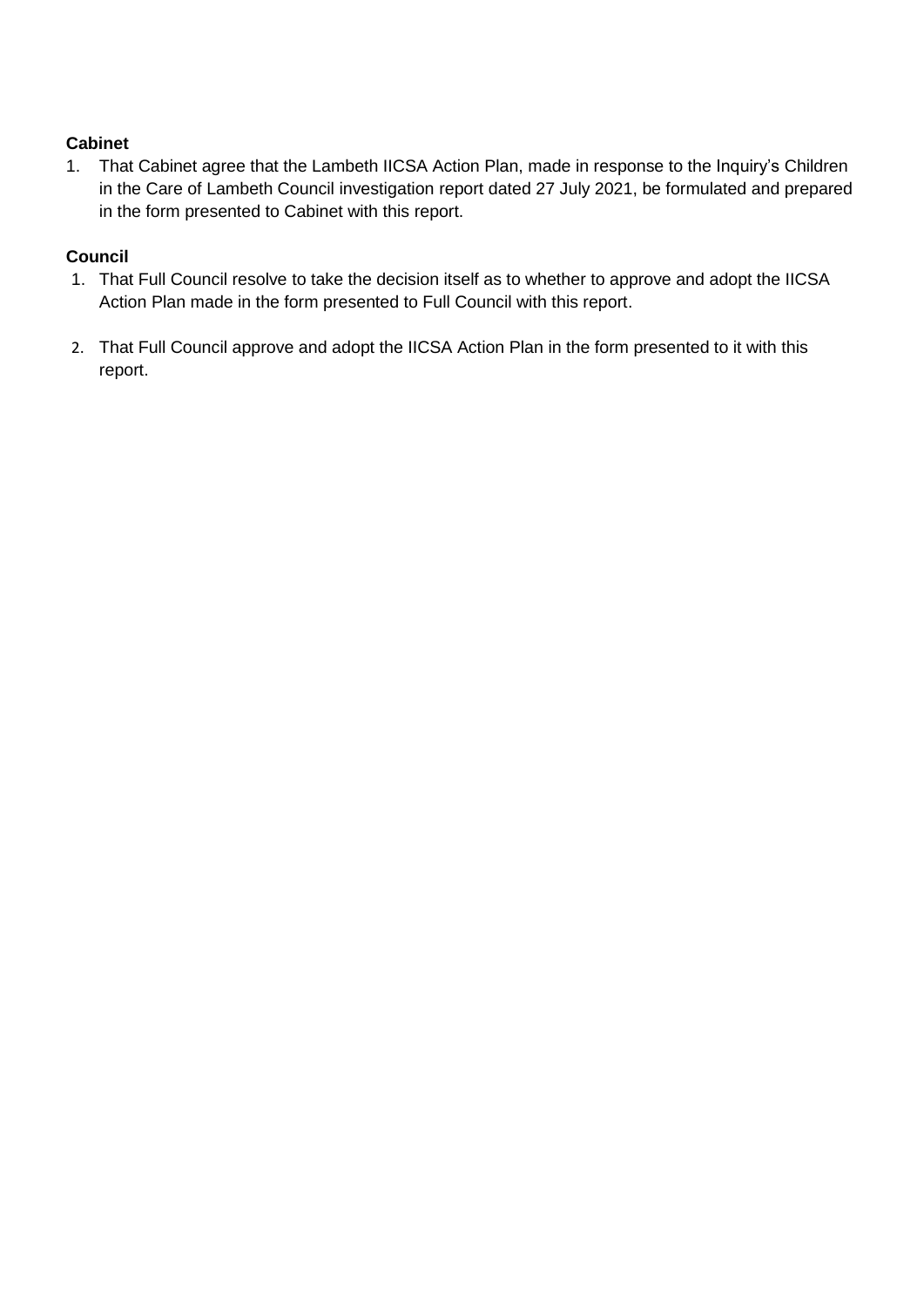# **1. CONTEXT**

- 1.1 In March 2015, the Home Secretary established the Independent Inquiry into Child Sexual Abuse ('IICSA'). In June 2015 the Inquiry identified Lambeth Council as one of three local authorities and other organisations, including the Roman Catholic Church and the Anglican Church, for investigation into the extent to which State and non-State institutions have failed in their duty of care to protect children from sexual abuse and exploitation
- 1.2 The Inquiry investigated the circumstances of children in the care of Lambeth placed in its children's homes and foster care during several decades. Lambeth has accepted that it is clear that the council of the past failed to keep children – with whose care it had been entrusted - safe from abuse and neglect. The extent and scale of the abuse, which took place over many decades remains deeply shocking. Lambeth has also accepted responsibility for creating conditions in which adults were able to sexually abuse children in Lambeth's care with apparent impunity.
- 1.3 In July 2015 the Shirley Oaks Survivors Association addressed the Council to highlight the appalling treatment and the experiences of their many members as children placed in Lambeth children's homes. Without the courage victims and survivors have shown in coming forward to share their experiences, the Council of today would not have been able to fully understand the breadth, depth and long-standing nature of its failures to protect children in its care.

#### **Public apologies**

1.4 It is difficult to find adequate language to express a suitable apology to those affected. Since July 2015, successive Leaders of the Council have issued public apologies including the current Leader of the Council Councillor Claire Holland on 27 July 2021 and at Full Council on 22 September 2021:

*"On behalf of all elected Members and staff, Lambeth Council wishes to re-state our sincere and heartfelt apology to all victims and survivors of abuse and neglect while in Lambeth's care. The council was responsible for their care and protection but failed, with profound consequences. The council is deeply sorry for their experiences.*

*As the IICSA Report sets out, the council of the past failed to protect many of its most vulnerable children. A disproportionate number of those children were from Black, Asian and Multi-Ethnic backgrounds. The extent and scale of the horrendous abuse, which took place over many decades, remains deeply shocking.*

*The council failed to acknowledge concerns when they arose, often failed to believe children when they disclosed abuse and then failed to take effective action. That so many children and adults were not believed compounded their experiences and caused further pain and distress with lifelong impacts. The council takes responsibility for contributing to conditions in which adults were able to abuse with apparent impunity.*

*The council has co-operated fully and transparently with IICSA, in order to understand what happened to the children in our care and examine the institutional failings; and to reflect and learn from the findings to ensure such events never happen again*"

1.5 The council's corporate witness (Annie Hudson former Strategic Director of Children's Services) also set out Lambeth's corporate apology in her witness statement dated 9 December 2019:

*"On behalf of Lambeth Council, I apologise unreservedly to all those former children in the care of the Council who were failed so badly by the Council. The Council was entrusted with the care of the most vulnerable children in our society and those who experienced harm and abuse whilst in*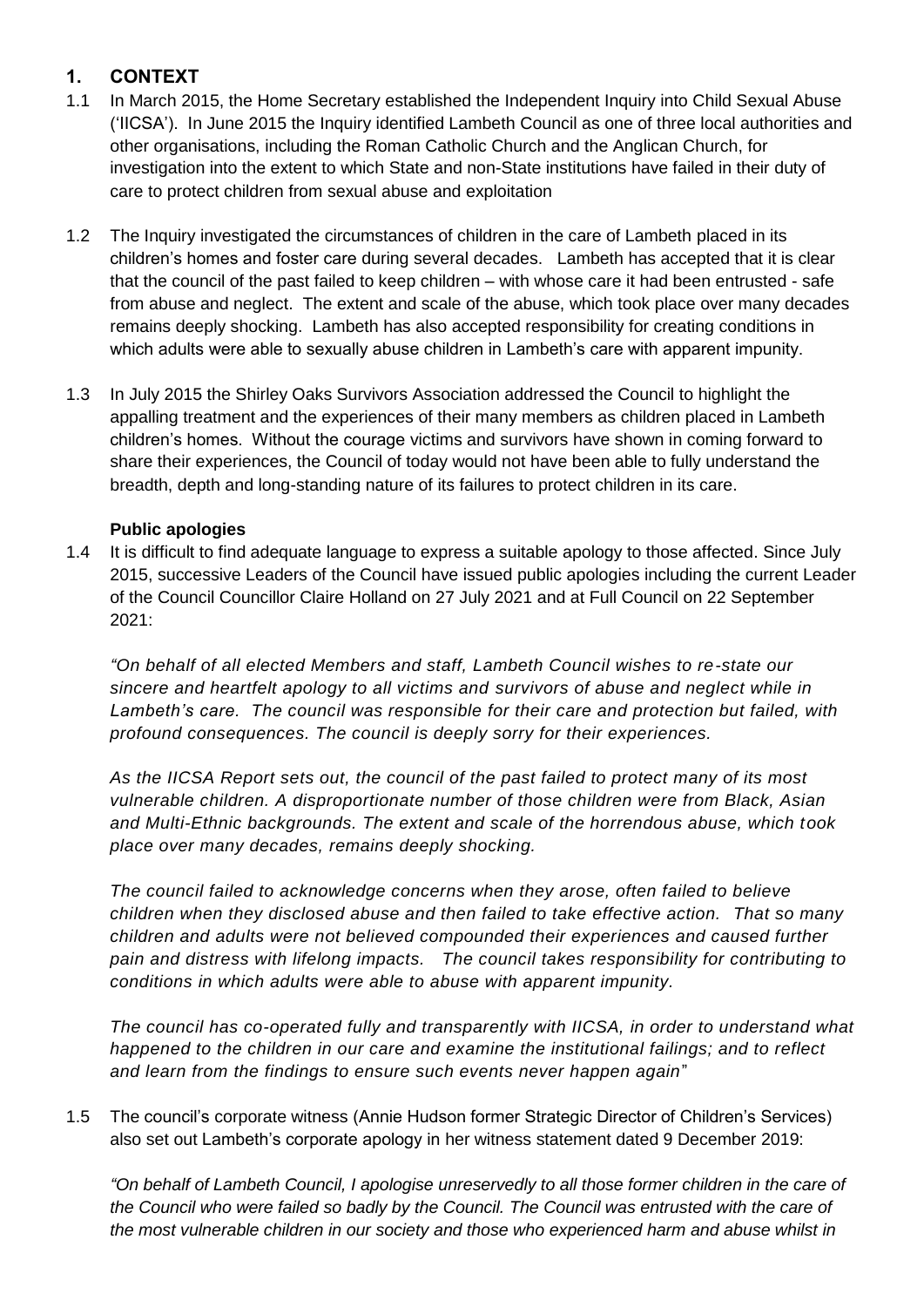*the care of the Council were failed by Lambeth. This has led to generations of survivors who have spent many years living with the consequences of that harm and abuse and who experienced great trauma and distress. It is not possible to undo the mistakes of the past but we must learn, and have learned, from this. Lambeth Council acknowledges that it failed in its responsibility to protect children in its care. It is clear that some Lambeth homes became places where there was systematic failure by the Council to safeguard children in its care and who, as a result, were placed in harm's way and abused. I also wish to acknowledge the courage survivors have shown in coming forward to share their experiences. I am profoundly sorry that some survivors were not believed in the past. The Council has taken a number of steps in order to address this failure to acknowledge the experiences of those in its care and to apologise to the survivors and victims of abuse."*

1.6 At the start of her evidence to the hearing on 2 July 2020, Ms Hudson reiterated the council's corporate apology and went on to say:

"*It's my absolute belief that children in care are entitled, as all children are, to a life where they can grow up happy, in loving homes, free from any worry or fear of, or reality of, harm; where they can pursue their dreams and ambitions. It is clear to me that a very, very great number of children effectively had their childhoods stolen as a consequence of the abuse, the racist abuse, the emotional abuse, the sexual abuse, the physical abuse and the general neglect of them and their lives during a very long period of time. I am really, really sorry for what happened to those children.* 

*I recognise that Lambeth's betrayal of them is very profound and was very prolonged, and the failures are on many different levels. There was clearly an absolute failure to make sure that the conditions in which they were growing up enabled them to be safe and feel safe from harm. Instead, the council created and oversaw conditions in care where appalling and absolutely shocking and horrendous abuse was perpetrated. So that, rather than living in safe homes, safe environments, children were placed in toxic environments where they lived in constant fear, and they could not have the ordinary life that every child needs -- the right to a good education, the right to have contact with families, brothers and sisters.*

*Even when they did speak out, and when concerns were expressed, they were disbelieved, their voices were silenced, there was distraction from what they were saying. Then we failed also to give them the support and help that children and adults need to recover from the trauma of abuse, and that, too, I think, was a very profound dereliction of our responsibilities to you, to the survivors.*

*Finally, and very importantly, people in power and authority were just not vigilant. They weren't sufficiently vigilant about what was happening in children's homes, and they didn't take responsibility for making sure that, even when concerns and issues were highlighted, there was deep-seated change that was required.*

*I have been proud to be a social worker for 40 years, but I feel an enormous sense of shame about what happened in Lambeth to so very, very many children, and the learning for me, and for Lambeth, has been, and will be, hard, but I think it's really important that this inquiry provides the opportunity for the truth of what happened to be told and for some measure of justice*."

1.7 Councillor Edward Davie, in his role as Lead Member for Children's Services, apologised on behalf of all current Members when he gave evidence to the hearing on 29 July 2020.

*"As I am the only current elected Member to give evidence to this inquiry, I would like to add to Lambeth Council's corporate witness Annie Hudson's apology on behalf of myself and all of my elected member colleagues. The leader of the council, Councillor Hopkins, and his immediate*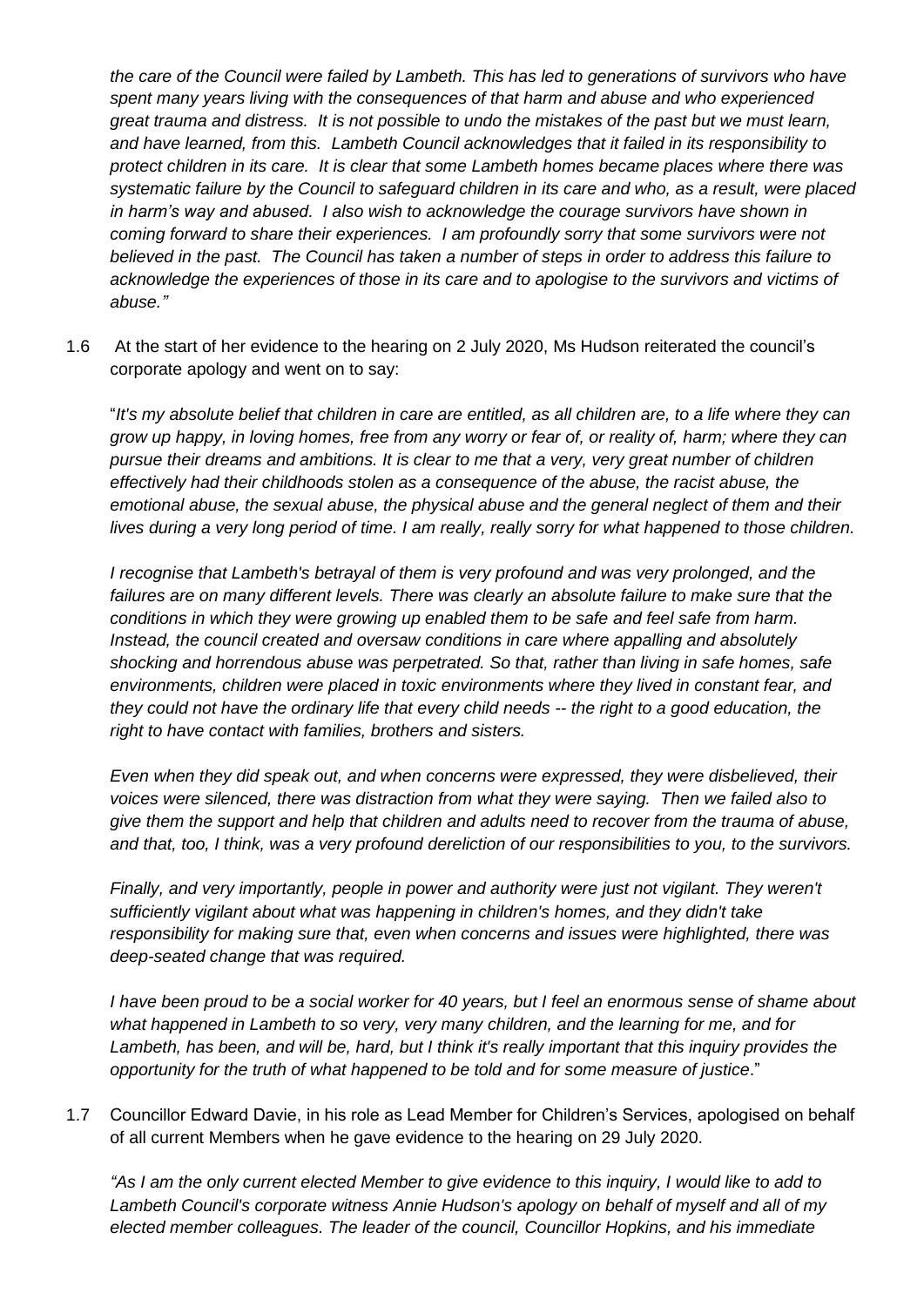*predecessor, Councillor Peck, have both previously said how sorry they are to victims of the council's failings, and I add my heartfelt apology to their words. But I, and we, recognise that words alone are inadequate. Lambeth's motto is, "Judge us by our actions", and this inquiry has heard from brave witnesses about terrible criminal actions by people in Lambeth Council's employment.* 

*We have also heard about inaction as, time and time again, children tried to raise concerns an recommendations from previous inquiries were not acted upon by this council. These failures meant that many children were sexually, physically and emotionally abused, with devastating and lifelong impacts, as we have heard from the brave testimony of the witnesses to this inquiry. Often this abuse was compounded by antiblack racist abuse, which is a source of more shame for those of us, including myself, who love Lambeth's multiculturalism, and our status as the Windrush borough, where many black Caribbean people settled after World War II to help this country rebuild its infrastructure.* 

*We must never be complacent, and our children's services still require a lot more action to get them where our children deserve them to be. You have my word, as statutory lead Member for Children's Services, the Leader of the council and all Members of this council, that we will continue to take further action, including any recommendations that this inquiry chooses to make, to safeguard the children in our care and support victims of the failures of past administrations."*

#### **Inquiry process and public hearings**

- 1.8 The IICSA inquiry was an important opportunity to explore those past failings, and to ensure that children in the care of the Council now and in the future do not experience abuse and neglect. It also provides an opportunity to learn from the past and shape how institutions respond to and support victims and survivors of abuse now and in the future. The council has been involved in a number of historical inquiries and has been rightly criticised in the past for failing to act in response to allegations of child abuse. The council has not undertaken its own independent inquiry or factfinding investigation given the remit of the Inquiry. The council decided against commissioning its own investigation as independent scrutiny from a national Inquiry would give more confidence to victims and survivors of abuse in the investigation, findings and recommendations.
- 1.9 The approach Lambeth has adopted throughout the inquiry's investigation is one of transparency, openness and accountability. The council has co-operated fully with the Inquiry and reviewed a vast body of historical documentation so as to understand and identify the cause of the failures, in particular of political and organisational leadership and governance which led to the widespread failures to safeguard children in its former care. The council collated and disclosed over 300,000 pages of historical material to the Inquiry and submitted over 1,000 pages of corporate witness statements setting out its own analysis and understanding of those historical failings to the Inquiry.
- 1.10 By the time of the five-week public hearing in June and July of 2020, there were 55 complainant/survivor Core Participants, 5 individual core participants such as former Councillors or employees, and 5 institutional core participants (Lambeth Council, the Metropolitan Police Service, Crown Prosecution Service, Independent Office for Police Conduct and the Department for Education).
- 1.11 The hearing focused on children living in residential care and foster homes with the focus narrowed through the use of case study homes and children selected by IICSA. The evidence presented considered the experiences of victims and survivors and examined the scale and nature of the abuse that took place under Lambeth's care and sought to explore whether there were child protection failures by the Council, the police and other public authorities. There was also consideration of the extent to which particular vulnerabilities of any children who were subject to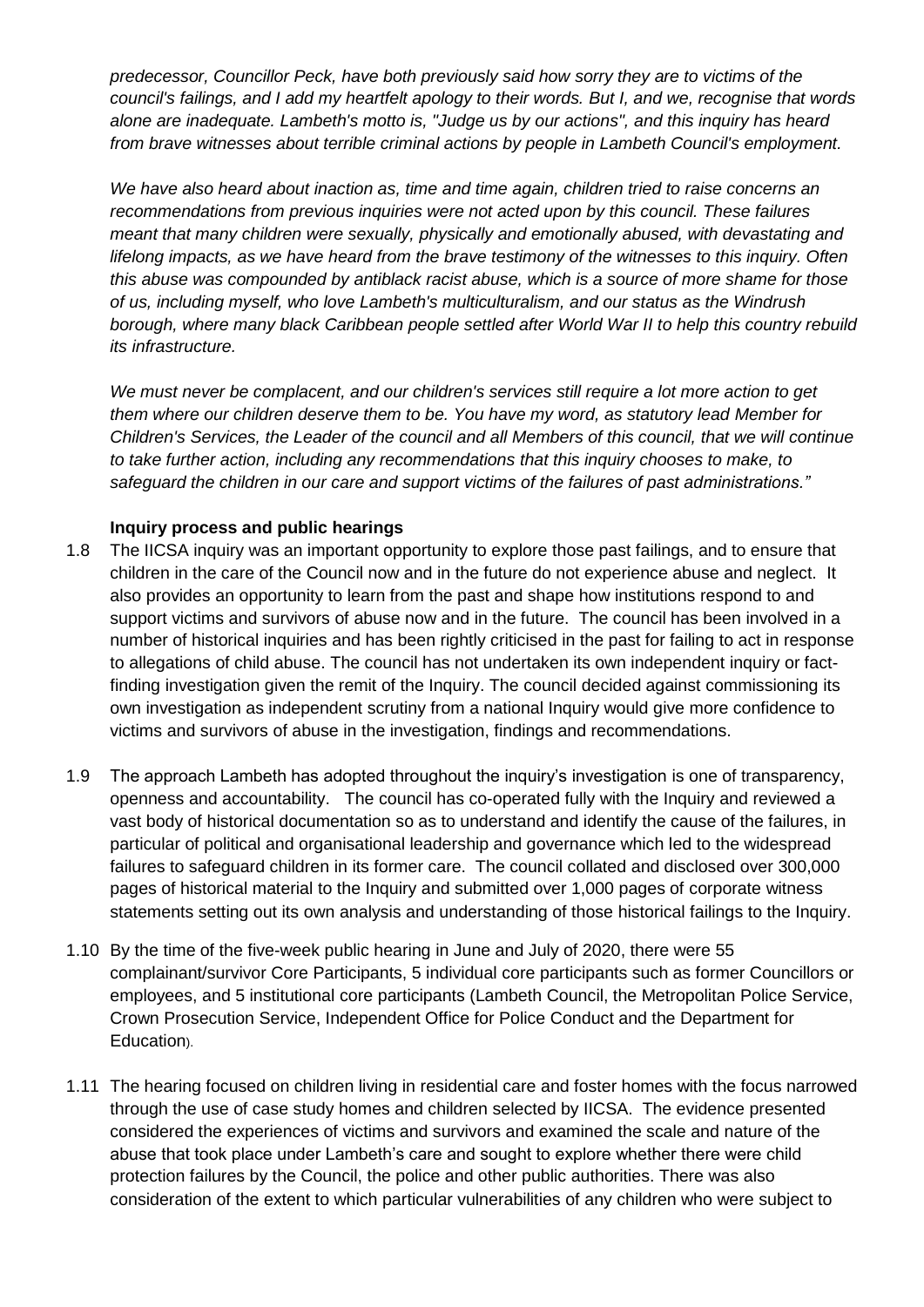sexual abuse put them at risk and whether this may have shaped how public authorities responded to these children and their disclosures.

- 1.12 Evidence was given by both victims and survivors of abuse, professionals involved at the time and other professionals in considering current practice. Witnesses included former Leaders of the Council, Chief Executives, Directors of Social Services and Chairs of the Social Services Committee. A number of persons of interest and expert witnesses were also called.
- 1.13 A number of victims and survivors gave direct testimony at various stages throughout the hearing as well as witness statements for other victims and survivors being read during the hearing. Many of these survivors and victims had lived at Shirley Oaks and been resident at other children's homes (for example, South Vale and Angell Road) or had been fostered. Their testimonies were all very powerful, poignant and very painful; they all, without any exception, brought into sharp and vivid relief what it was like to be a child in care living in Lambeth's children's homes which were open from the 1960s to 1990s.
- 1.14 IICSA is, explicitly and appropriately, very focussed on the experience of survivors and victims. During their individual testimonies victims and survivors articulated powerfully and with enormous courage what had happened to them; in so doing they communicated the myriad ways in which their voices, needs and horrendous experiences of abuse and neglect were wholly and absolutely ignored and denied. Their testimonies evidenced the shocking and often repeated ways in which children were sexually abused by those in whom they should have been able to place their trust; they also demonstrated how staff, managers, senior officers and elected members consistently and perpetually refused to face the horrific but undoubted reality of children being sexually abused when in the care of Lambeth. It was very clear that over many years there was institutional denial, disbelief, and deflection from what was happening to children, including when there was unambiguous evidence that children were being abused. There was stark evidence of the disproportionate impact on Black children in care due to racism and that many Black children in care and their families did not receive the quality of service and support that their needs required. This was a failing on the part of the Council that would have compounded the multiple disadvantages that they already faced, which would have had had a profoundly negative impact upon these children
- 1.15 Importantly, many victims and survivors expressed very clear and valuable suggestions about how practice could improve to ensure that children never again endure what they had experienced. Whilst some of the events described by survivors took place decades ago, they highlight the continued and absolute imperative of believing children and of positively creating different avenues and mechanisms for enabling children to talk about what is happening to them. Victims and survivors spoke of the way that the 'stigma' of being in care continuously invalidated their voices and accounts of abuse. The eloquence of victims and survivors reinforced once again how very important it is that children and young people participate and contribute to all the decisions affecting them.
- 1.16 Survivors highlighted how crucial it is to create an environment in which children are, and feel, empowered to speak openly about what is happening to them. It was understandably often very difficult then, as now, for children looked after to be open about their experiences, particularly when abuse and exploitation was involved. Survivors too rarely had positive relationships of trust with professionals, thus making it even more difficult for them to disclose what was happening to them. There were a few notable exceptions to this; for example, when an individual social worker believed what children were saying. In the main, however, when concerns were expressed by children, they were disregarded and disbelieved because the prevailing professional culture and systems in Lambeth were not absolutely focused on listening to and believing children.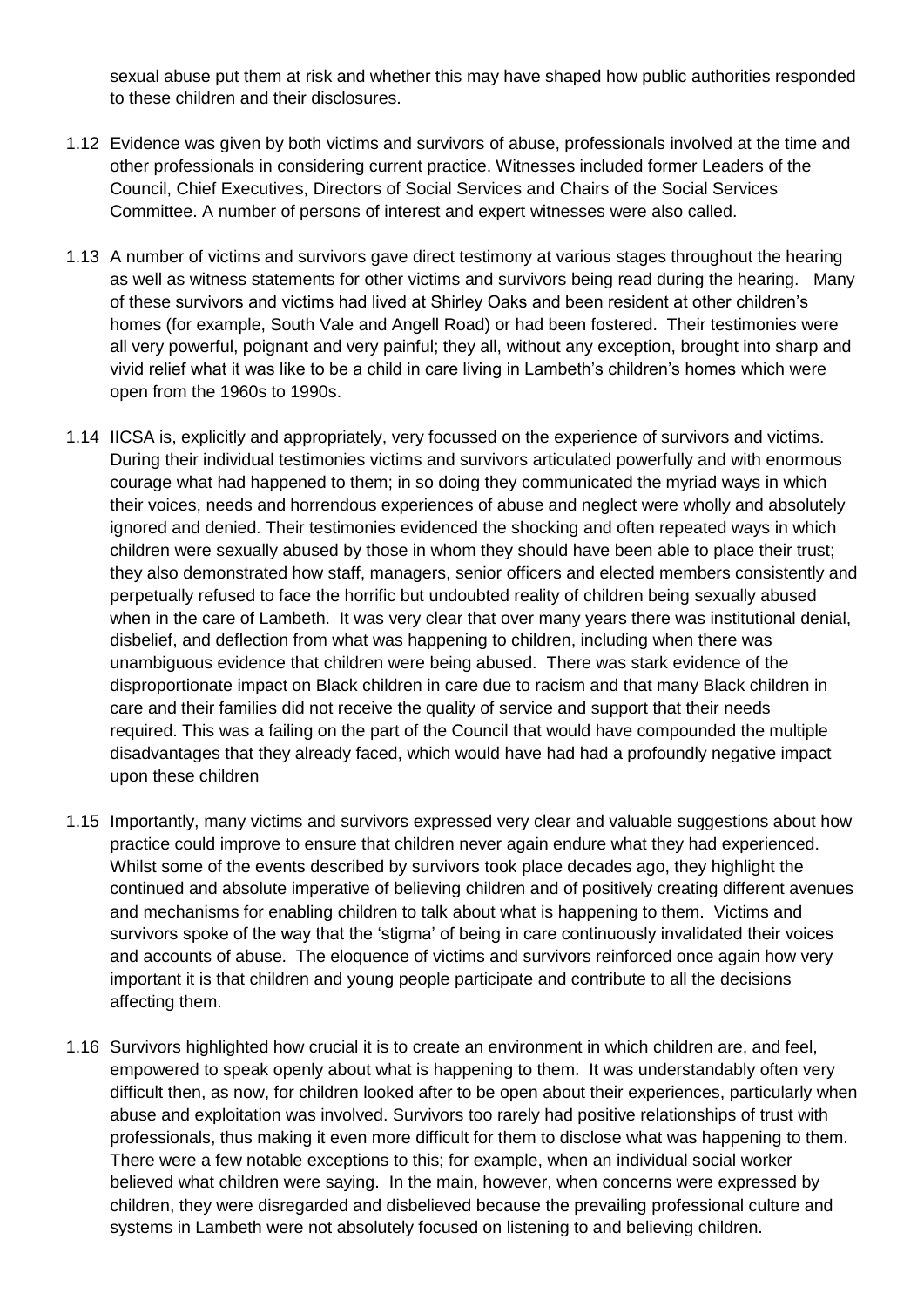- 1.17 The Inquiry Panel analysed the great volumes of evidence that they gathered and testimonies, particularly from survivors and victims, core participants (including Lambeth Council) and from other witnesses, including those who were previously employed by or elected members of Lambeth Council during the period under investigation.
- 1.18 Within the evidence submitted to the Inquiry by the Council, which included the very lengthy corporate statement and supplementary case study statements, the Council was clear and unambiguous about a range of very significant failures based on its own analysis of the historical materials.
- 1.19 The corporate statement also provided an analysis of Lambeth Council today, providing evidence about the improvements that have been secured but also highlighting how the wider policy and legislative framework has changed since the period examined by the Inquiry. The Council was also clear in various statements about the work that the Council had done to address historical failures and weaknesses, recognising that we can never be complacent and that there is much further improvement work to undertake. Whilst reparations cannot right the wrongs of the past and the experiences of victims and survivors, the Lambeth Children's Homes Redress Scheme is a key element of the Council's response in addressing its profound historical failures to protect and safeguard the welfare of children in its care. The Inquiry excluded the redress scheme from the scope of its investigation in the Lambeth Council strand. In September 2019 the Inquiry published its report in the Accountability and Reparations strand which considered the civil and criminal reparations processes, and has indicated that it will return to the issue of redress schemes in its final report due to be published in summer 2022.

#### **Children in the Care of Lambeth Council Investigation Report**

- 1.20 On 27 July 2021 the Inquiry published its detailed Investigation Report and made a number of findings about the failures by the Council of the past and the causes which led to conditions whereby appalling and absolutely shocking and horrendous abuse was perpetrated. Lambeth has considered the Investigation Report and fully accepts its findings, which also reflected its own submissions in its evidence to the Inquiry, on the appalling historic treatment of children in Lambeth's former care.
- 1.21 Alongside its findings and conclusions, the Inquiry made three recommendations for Lambeth Council:

#### *Recommendation 1: Response to this investigation report*

*Lambeth Council should develop and publish a comprehensive action plan which details the actions that it will take in response to the issues raised throughout the Inquiry's investigation report. The action plan should be developed and published within six months of the publication of this investigation report and should be accompanied by timescales for completing identified actions as soon as possible.*

#### *Recommendation 2: Training for elected councillors*

*All Lambeth Council elected members should receive training on: (i) safeguarding and (ii) corporate parenting. Newly elected members should receive training on these matters as soon as possible following their election. Training should be mandatory and repeated on a regular basis.*

*The training content should be regularly reviewed and updated.*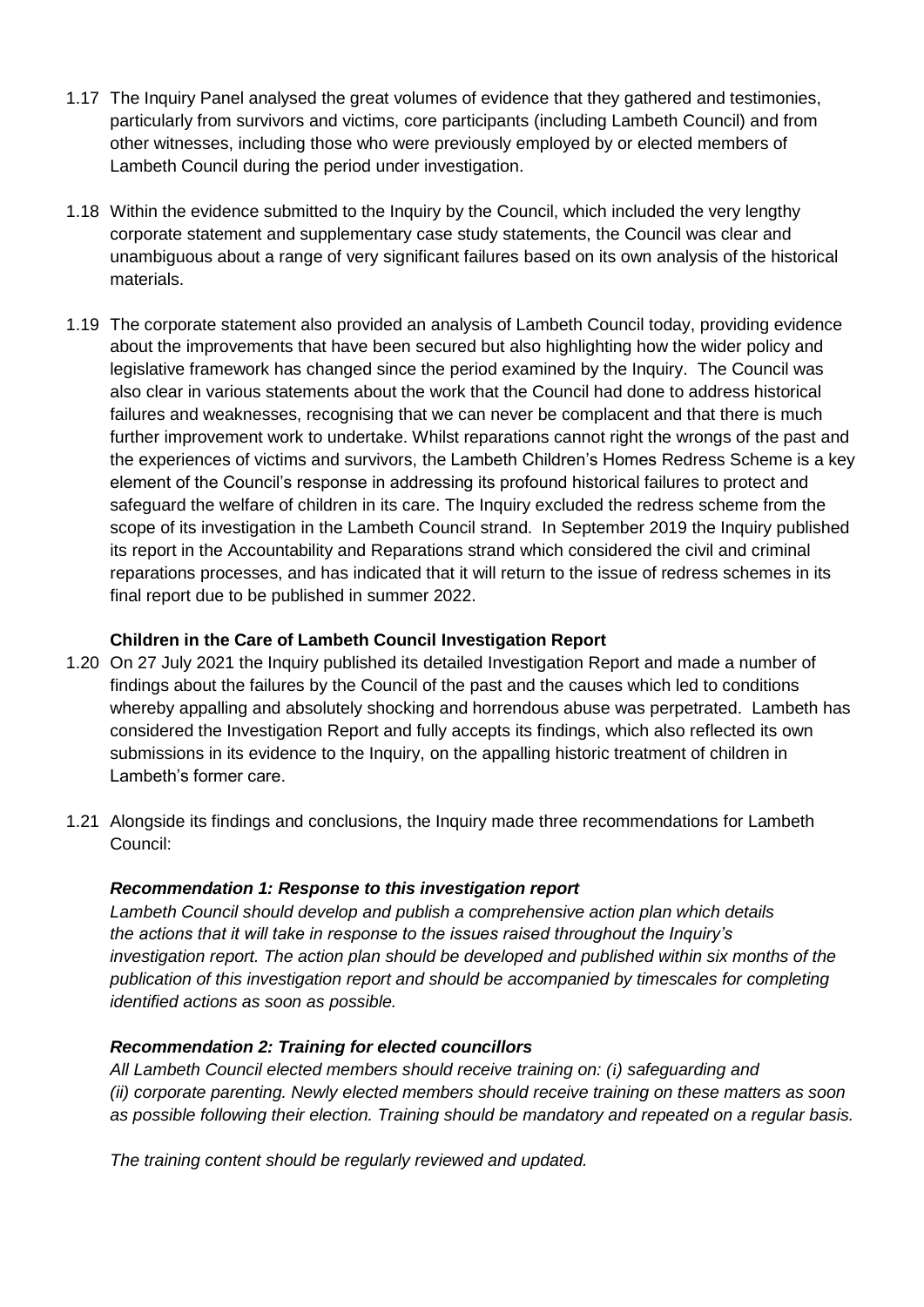### *Recommendation 3: Review of recruitment and vetting checks of current* **foster carers and children's home staff**

*Lambeth Council should review the application of recruitment and vetting procedures for all current foster carers directly provided by Lambeth Council, to ensure that the procedures have been followed correctly.*

*In addition, Lambeth Council should seek assurances from external agencies and other local authorities, in which children in the care of Lambeth Council have been placed, that recruitment and vetting procedures have been followed correctly for all foster carers and residential children's homes' staff working with children.*

- 1.22 The council has not waited for the recommendations and during 2020 identified a number of learning points for the organisation through its engagement in the Inquiry process and a corporate Action Plan to address these. The council has already taken steps to address vetting and mandatory training for councillors on corporate parenting and safeguarding along with a number of actions to assure the current systems and processes are effective. However, the Council can never be complacent and recognises that there is further work to undertake.  The Council is committed to continue to improve and its desire to ensure that learning from the Inquiry translates into positive action which improves the quality of corporate parenting provided to children in its care.
- 1.23 The development, approval and publication of the Action Plan meets our responsibility and determination to support the independent investigation and work of the Inquiry and our commitment to the approach Lambeth has adopted throughout this process of transparency, openness and accountability.

### **2. PROPOSAL AND REASONS**

- 2.1 It is important to acknowledge Lambeth Council's troubled past. It is equally important to recognise how different the Council is today. There is, a very different political environment within Lambeth today and a much more robust accountability framework within the Council. This provides oversight and assurance to the Leader of the council, lead Members and senior managers with statutory responsibilities, in terms of ensuring that issues in relation to risk management, child protection and the council's statutory duties are regularly reviewed and scrutinised. In addition, the council today operates within a much more robust regulatory framework provided by Ofsted; this currently includes yearly visits and the expectation of a full inspection every three years. Lambeth has strengthened its commitment to transparency and to a culture of continuous learning. The emphasis from leaders at Lambeth is that there has to be an honest recognition of situations when there has been a failure to deliver the high standards of practice that are required with lessons being learnt to secure and deliver necessary changes and improvements.
- 2.2 There can be confidence in Lambeth's position today, with the appropriate caveat recognised by the council that complacency is not something that can be countenanced. The council has focused its resources on attempting to understand the failings of the past in order to incorporate that understanding into its ongoing improvement journey and ensure the Lambeth IICSA Action Plan delivers meaningful change and impact for our children and young people in care. To ensure that this is achieved, all actions required as a result of the Inquiry report are developed and collectively owned by the Council's Senior Management Team and are fully monitored and regularly reviewed by elected Members.
- 2.3 The IICSA Investigation Report requires us to evidence we are an authority that has changed and to demonstrate how we will continue to change and ensure positive outcomes are fully embedded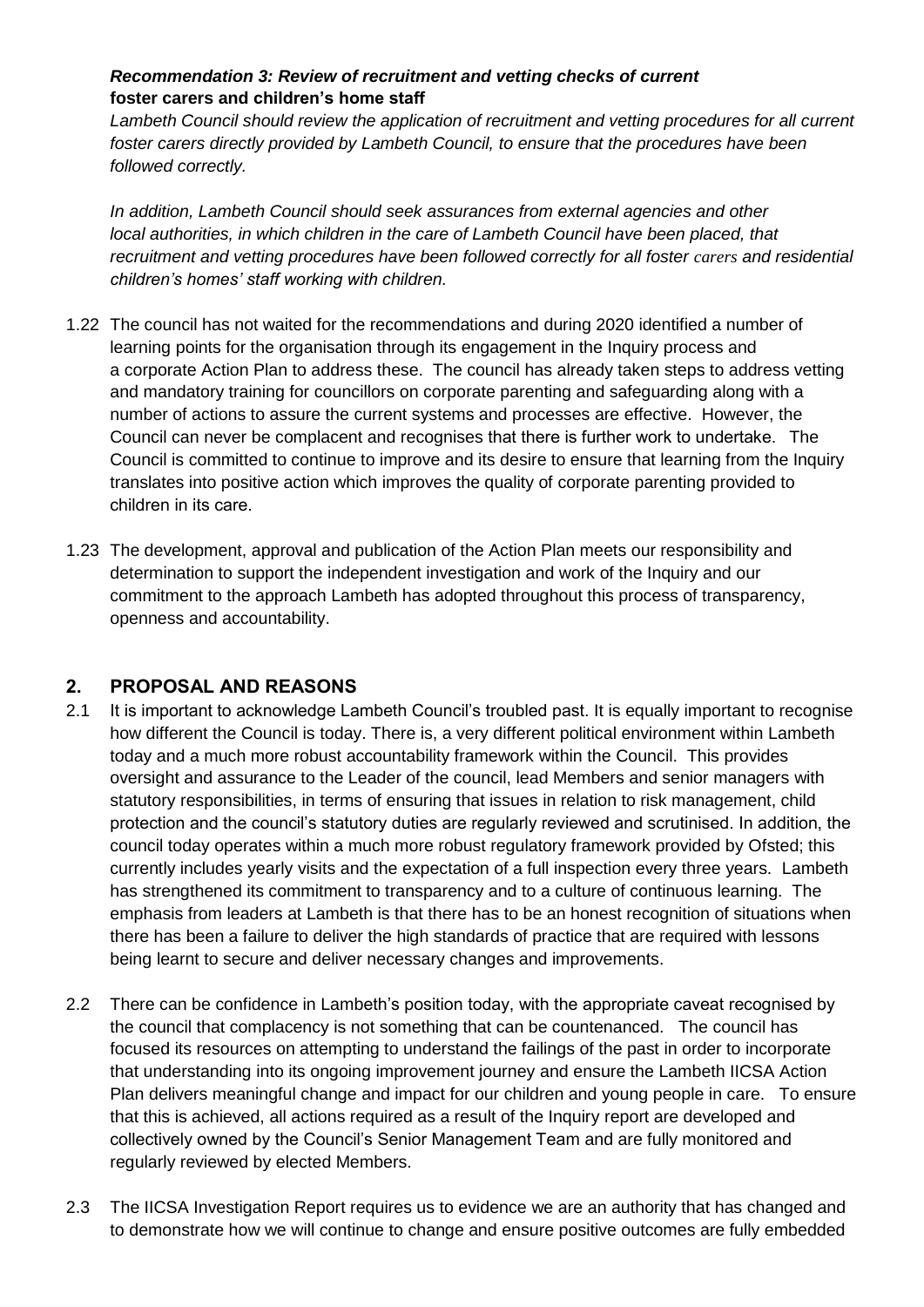into our culture and ways of working to meet the needs of our children in care now and in the future. The Lambeth Council IICSA Action Plan has been developed in such a way so as to address those requirements.

- 2.4 The Action Plan has been formed of eight thematic groupings to ensure that we are able to give sufficient focus both strategically and operationally to the issues raised in the Investigation Report. In addition, structuring the Action Plan in this way has given us the space to comprehensively address the specific findings of the report and demonstrate how we are continuing to make the changes necessary to ensure children and young people in care are safeguarded.
- 2.5 Each theme sets a statement of high-level commitments, in response to the findings by IICSA, such as listening to the voice of children and young people in care, leadership, political and organisational culture and accountability. These commitments provide the overarching framework under which specific actions can then deliver real and lasting change for children and young people in care.

| <b>Theme</b>                                     | <b>Lambeth commitment</b>                                                                                                                                                                                                                                                                                                                                                                                                                                                                                                                                                                                                                                                                   |
|--------------------------------------------------|---------------------------------------------------------------------------------------------------------------------------------------------------------------------------------------------------------------------------------------------------------------------------------------------------------------------------------------------------------------------------------------------------------------------------------------------------------------------------------------------------------------------------------------------------------------------------------------------------------------------------------------------------------------------------------------------|
| 1. Voice of the<br><b>Child</b>                  | We will embed 'organisational listening' to give unrelenting focus to the<br>$\bullet$<br>voice and experiences of children and young people in care.<br>We will amplify the mechanisms through which children's voices can be<br>$\bullet$<br>heard to create an environment where children feel empowered to share<br>their experiences.<br>Children and young people in care are actively involved in strategic level<br>decision making processes; they are involved in our Corporate Parenting<br>Board and Scrutiny meetings. They are also represented on our Lambeth<br>Safeguarding Children Partnership Board. We will continue to ensure their<br>representation and involvement |
| 2. Political<br>Leadership and<br><b>Culture</b> | We will maintain robust political leadership and accountability, founded on a<br>$\bullet$<br>sound understanding of our corporate parenting responsibilities, and we will<br>provide appropriate oversight in line with the democratic processes of the<br>council.<br>As elected Members, we will ensure that the interests of children and young<br>$\bullet$<br>people in care are paramount and that we create a culture of honesty,<br>openness and transparency.                                                                                                                                                                                                                     |
| 3. Leadership<br>and<br><b>Accountability</b>    | We will maintain robust corporate and political leadership and<br>$\bullet$<br>accountability, founded on a sound understanding of our corporate<br>parenting responsibilities.<br>We will embed a culture of constructive challenge within our leadership<br>$\bullet$<br>teams.<br>We will maintain clear member oversight, scrutiny and challenge in line with<br>our democratic processes.                                                                                                                                                                                                                                                                                              |
| 4. Organisational<br><b>Culture</b>              | We will continue to promote a culture of respect, listening, challenge and<br>$\bullet$<br>learning across the council; ensuring our officers and members are<br>encouraged to be curious and not complacent.<br>We will make sure the voices of children and young people in care are<br>$\bullet$<br>heard throughout the organisation at all levels and are at the heart of our<br>decision-making.                                                                                                                                                                                                                                                                                      |

2.6 The eight themes and commitments in the Action Plan are: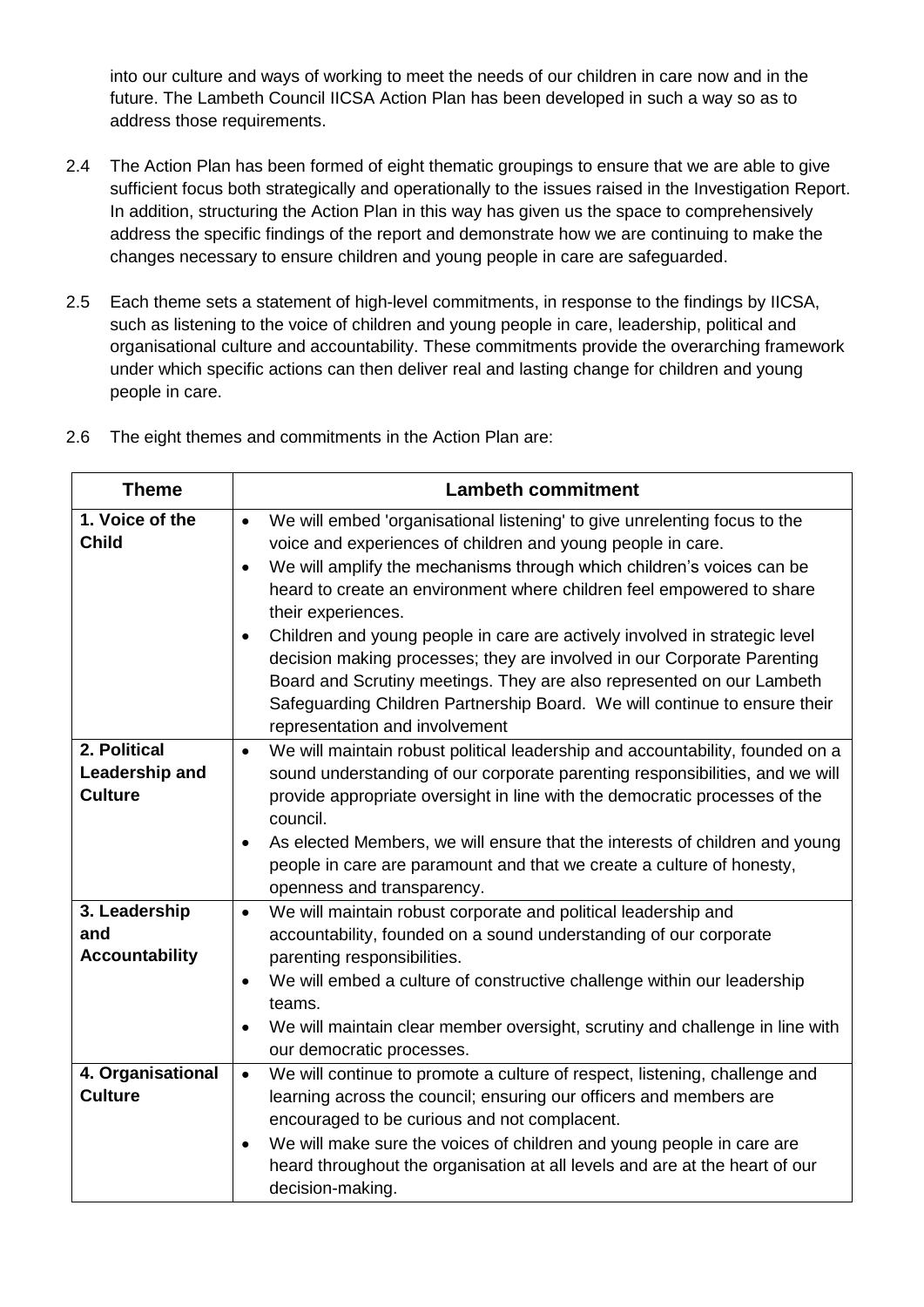| <b>Theme</b>                                                                                                     | <b>Lambeth commitment</b>                                                                                                                                                                                                                                                                                                                                                                                                                                                                                                                                                                          |
|------------------------------------------------------------------------------------------------------------------|----------------------------------------------------------------------------------------------------------------------------------------------------------------------------------------------------------------------------------------------------------------------------------------------------------------------------------------------------------------------------------------------------------------------------------------------------------------------------------------------------------------------------------------------------------------------------------------------------|
| 5. Oversight and<br><b>Assurance</b>                                                                             | We will have effective corporate and political oversight and assurance that<br>$\bullet$<br>strengthens safeguarding of our children in care and care leavers.<br>We will maintain and build on the mechanisms that enable clear line of sight<br>$\bullet$<br>for senior leaders and councillors.<br>We will continue to ensure that our assurance bodies, including scrutiny<br>committees, function effectively and provide challenge.                                                                                                                                                          |
| <b>6. Social Care</b><br><b>Practice and</b><br><b>Performance for</b><br><b>Children Looked</b><br><b>After</b> | We will make sure our children and young people are placed in safe and<br>$\bullet$<br>stable homes where they can thrive and achieve their potential.<br>Our children and young people in care benefit most from having a stable<br>and skilled social care workforce. Our Children's Social Care Workforce<br>Development strategy will enable this and we will ensure our social care<br>staff have access to the resources and training to equip them to provide<br>effective, timely, and appropriate help to children and young people.                                                      |
| 7. Corporate<br><b>Parenting and</b><br><b>Safeguarding</b>                                                      | We will make sure we maintain and enhance effective governance<br>$\bullet$<br>processes which both enable our leaders to discharge their corporate<br>parenting responsibilities in line with the Corporate Parenting Principles and<br>hold them to account.<br>We will foster increased council-wide awareness of our corporate parenting<br>role and how safeguarding is everyone's business.<br>We will provide a robust training offer for staff and councillors with clarity on<br>how senior officers and political leaders should execute their responsibilities<br>as corporate parents. |
| 8. HR Processes<br>and Management<br>of Allegations                                                              | We will maintain robust processes in place to manage allegations against<br>$\bullet$<br>individuals working with children.<br>We will ensure all staff, and those employed by external and commissioned<br>$\bullet$<br>providers, are recruited and vetted through Safer Recruitment procedures,<br>that have safeguarding at the heart of them.<br>We will ensure that staff, providers and partners are aware of Lambeth's<br>Whistleblowing Policy and staff are able to raise concerns outside of their<br>line management and organisation where necessary.                                 |

- 2.7 The development of the Action Plan has been an iterative process, with much consideration given to how best to integrate the voices of our children in care and care leavers at every step, as well as the views and recommendations from victims and survivors from their testimonies and evidence to the Inquiry.
- 2.8 The actions have been developed and defined by subject professionals, and practice and operational leads. Delivery of the actions has been assessed against directorate business plans and existing programmes to identify and assign operational leads who will be responsible for delivery.
- 2.9 The Lambeth IICSA Action Plan has been drafted and presented to various forums for review and challenge including the Lambeth Safer Children Partnership, Children's Services CMB, Lambeth Adult Safeguarding Board, Corporate Parenting Board (which includes our Children in Care Council who are Board members) and the Equalities Impact Panel. The feedback from these Boards has been incorporated into the actions.
- 2.10 A series of consultations with (older) young people in care was undertaken by the Participation Team in Children's Services in a separate exercise that sought their reflections and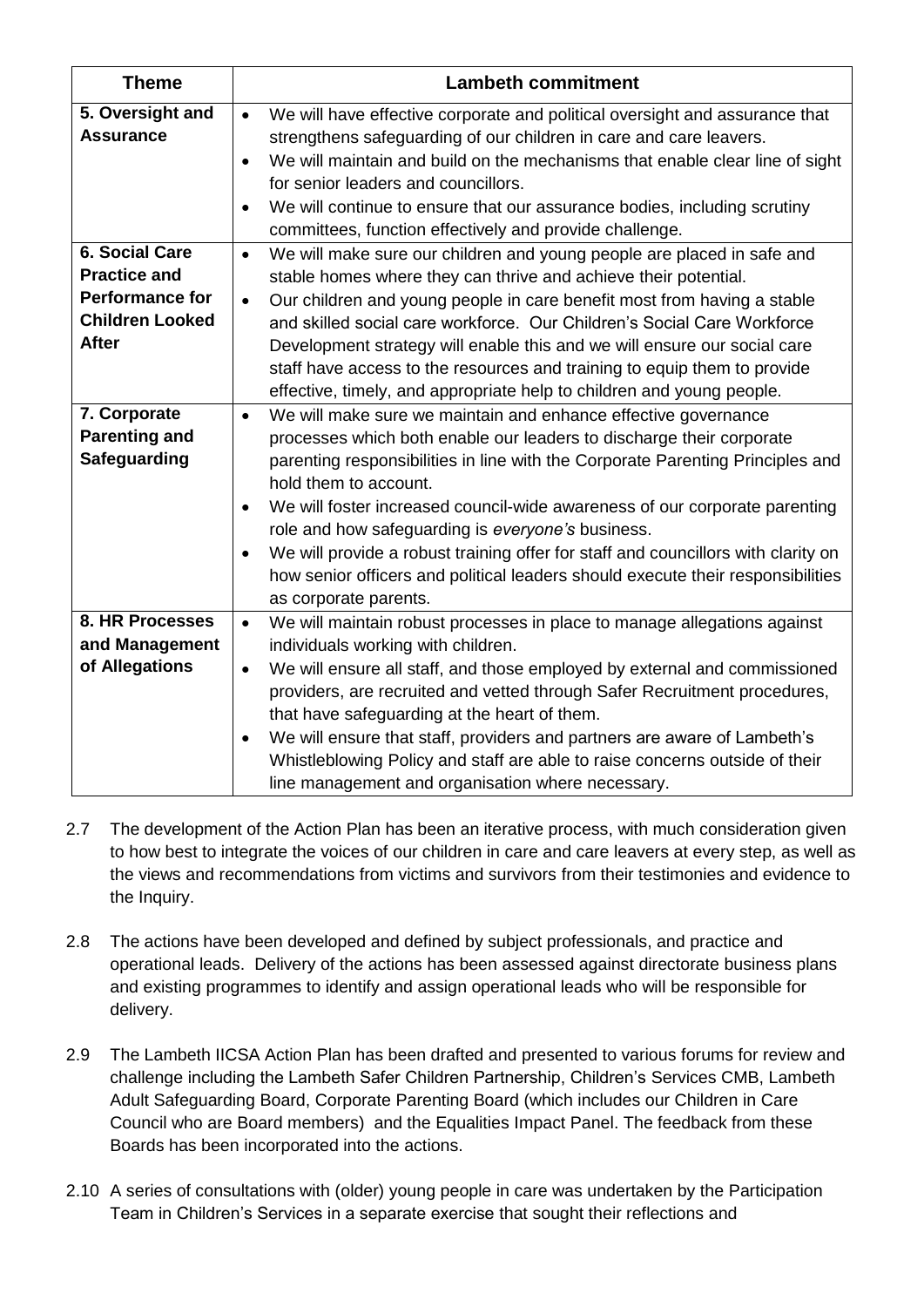recommendations on the actions that the council needed to include in the Action Plan. This has been incorporated into the actions.

- 2.11 In addition, a number of witnesses including all complainant and victim core participants, were invited by IICSA to provide their views about any practical recommendations to prevent child sexual abuse in the future and to improve the response to such allegations. Those recommendation are set out in Annex 4 to the Investigation Report. Although Lambeth are not required by IICSA to respond to the recommendations in Annex 4, we have considered and set out the Council's response to each recommendation.
- 2.12 The 62 actions within the Action Plan have been allocated to the operational Directors responsible for their delivery. Delivery plans will be reviewed and monitored by dedicated programme management, ensuring dependencies and risks are managed and mitigated. The quality and progress of delivery of actions against intended outcomes will be regularly reported to, assured and overseen by the senior leadership team as follows:
	- Quarterly report to IICSA Board chaired by the Chief Executive; and,
	- Six-weekly report to IICSA Oversight Board chaired by the Strategic Director for Children's Services.
- 2.13 Council oversight of the Action Plan and progress on delivery and outcomes will be in place throughout the delivery period of the Action Plan, with the proposed reporting cycle as follows:
	- Annual report to Full Council, including Youth Council;
	- Bi-annual reports to Cabinet and Scrutiny Committee(s);
	- Annual report to Corporate Parenting Board, which includes representation from the Children in Care Council; and,
	- Quarterly report to Children's Services Cabinet Member Briefings.
- 2.14 In addition, the Action Plan incorporates external independent scrutiny and peer review by the Local Government Association of organisational culture, focused on leadership and the council's working culture. The Lambeth Safeguarding Children Partnership (LSCP) will also act as critical friend given their responsibility for overseeing safeguarding arrangements in the borough and will scrutinise the impact of actions relating to the safeguarding of children and young people in care in the Action Plan. It should also be noted that Ofsted are due to undertake a full inspection of Children's Services during 2022.
- 2.15 The Action Plan will demonstrate our commitment to tackling inequalities, and challenging practices among our professionals as we all as our partners which can contribute to disproportionate numbers of Black children and young people entering the care system. Our review of social care practice will ensure processes are age and capacity appropriate, culturally sensitive and our complaints process is accessible. There is also a specific action to commission research into differential experiences of children and young people based on race and ethnicity. This will enable a better understanding of the types of interventions, assumptions and language used in relation to Black children, young people and their families to identify and address un/wittingly discriminatory or racist practices within the system which may contribute to this disproportionality and differential treatment
- 2.16 The Action Plan will also underpin our renewed pledge to children looked after and young people leaving our care and help form solid foundations on which our UNICEF Child Friendly Lambeth programme can build.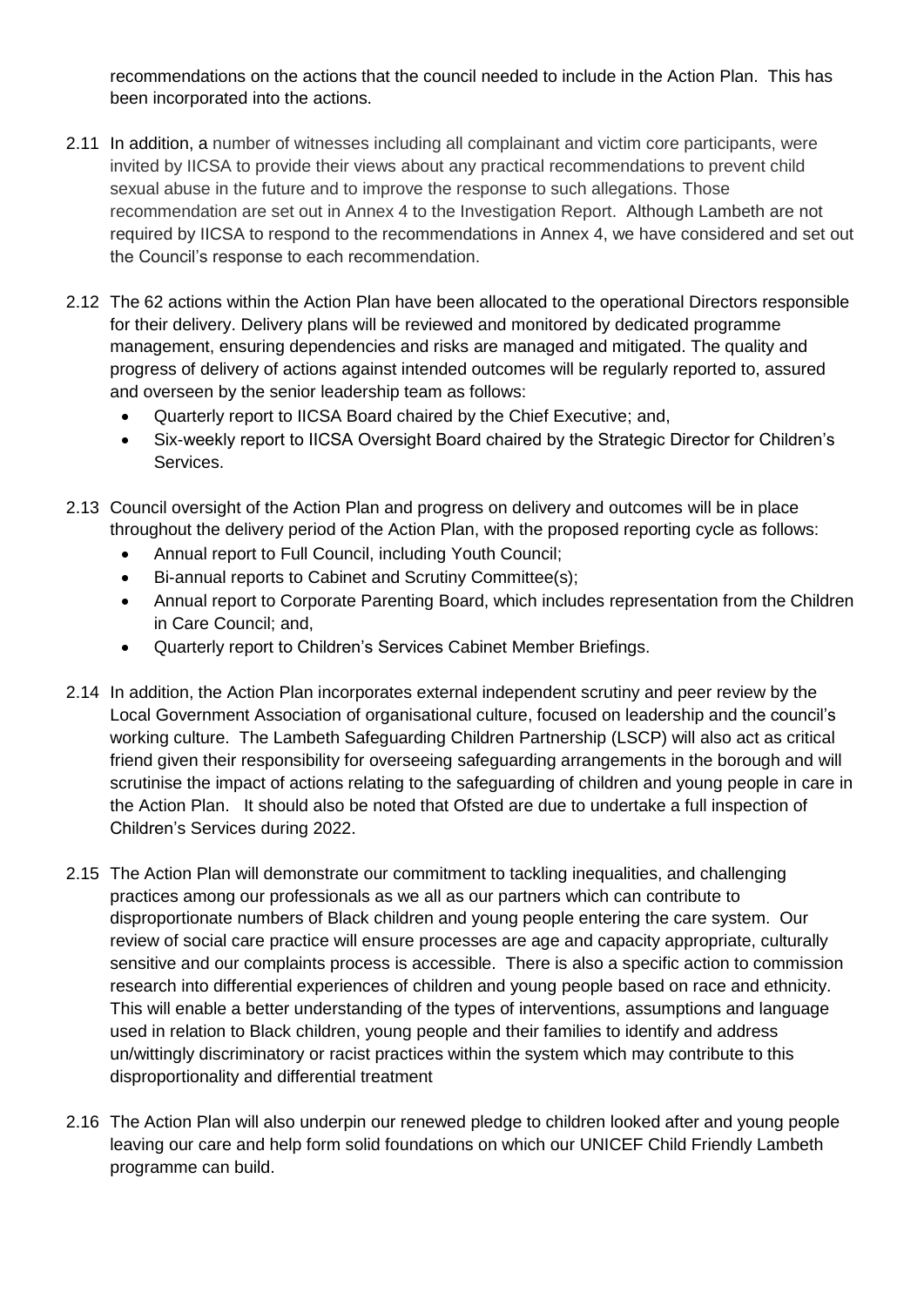#### **Contract Management**

2.17 None arising from this report.

#### **3. FINANCE**

- 3.1 Developing both the Action Plan and detailed delivery plan has been resource intensive. Interim programme management resource has been provided by the Programme Performance service within Finance and Investment, that has put in place the structure and definition required for the delivery and governance of the Action Plan.
- 3.2 Dedicated full-time programme management resource will be put in place to support delivery and programme manage the oversight, assurance and monitoring of the Action Plan, as well as servicing the IICSA Board and IICSA Oversight Board and the associated reporting on the Action Plan.
- 3.3 The necessary resources including commissioning external services for peer review and research have been assessed and £500,000 allocated, with funding available from the budget originally set up to manage the Council's response to the inquiry.

### **4. LEGAL AND DEMOCRACY**

- 4.1 Under sections 5, 24 and 25 of the Inquiries Act 2005 the Council as a core participant is obliged to comply with a statutory inquiry (having a defined terms of reference). A statutory inquiry has the power, under section 24(1) to include in its report "…anything else that the [inquiry] panel considers to be relevant to the terms of reference (including any recommendations the panel sees fit to make despite not being required to do so by the terms of reference)." The power to set any of the time parameters for the Council to respond to IICSA's recommendations is set by IICSA.
- 4.2 IICSA expects that where recommendations are made to the Council, the Council will act upon these recommendations and publish the steps they will take in response. Unless otherwise agreed, the Council must publish its response within six months of the recommendation being published, in this instance by 24 January 2021. A failure to publicly respond to the recommendations of IICSA will result in directions for a witness statement from the Council as to their failure to not publish a response to the Inquiry's recommendation.
- 4.3 Section 149 of the Equality Act 2010 ('the public sector equality duty') is also relevant to the Council's response to the Inquiry Report. The Inquiry report stated that "children from Black, Asian and ethnically diverse backgrounds experienced overt racism", and a disproportionate number of our looked after children and care leavers are from Black, Asian and Multi-Ethnic backgrounds. Further, the Equalities Impact Assessment (see section 7 of this report) shows that a significant number of children and young people who are looked after have an additional health or educational support need and many are therefore likely to be regarded as disabled for the purposes of the Equality Act 2010.
- 4.4 Section 149 requires public authorities to have due regard to the need to:
	- (a) eliminate unlawful discrimination, harassment and victimisation and other conduct prohibited under that Act
	- (b) advance equality of opportunity between persons who share a relevant protected characteristic (i.e. race, sex, disability, age, sexual orientation, religion or belief, pregnancy or maternity, marriage or civil partnership and gender reassignment) and those who do not share it; and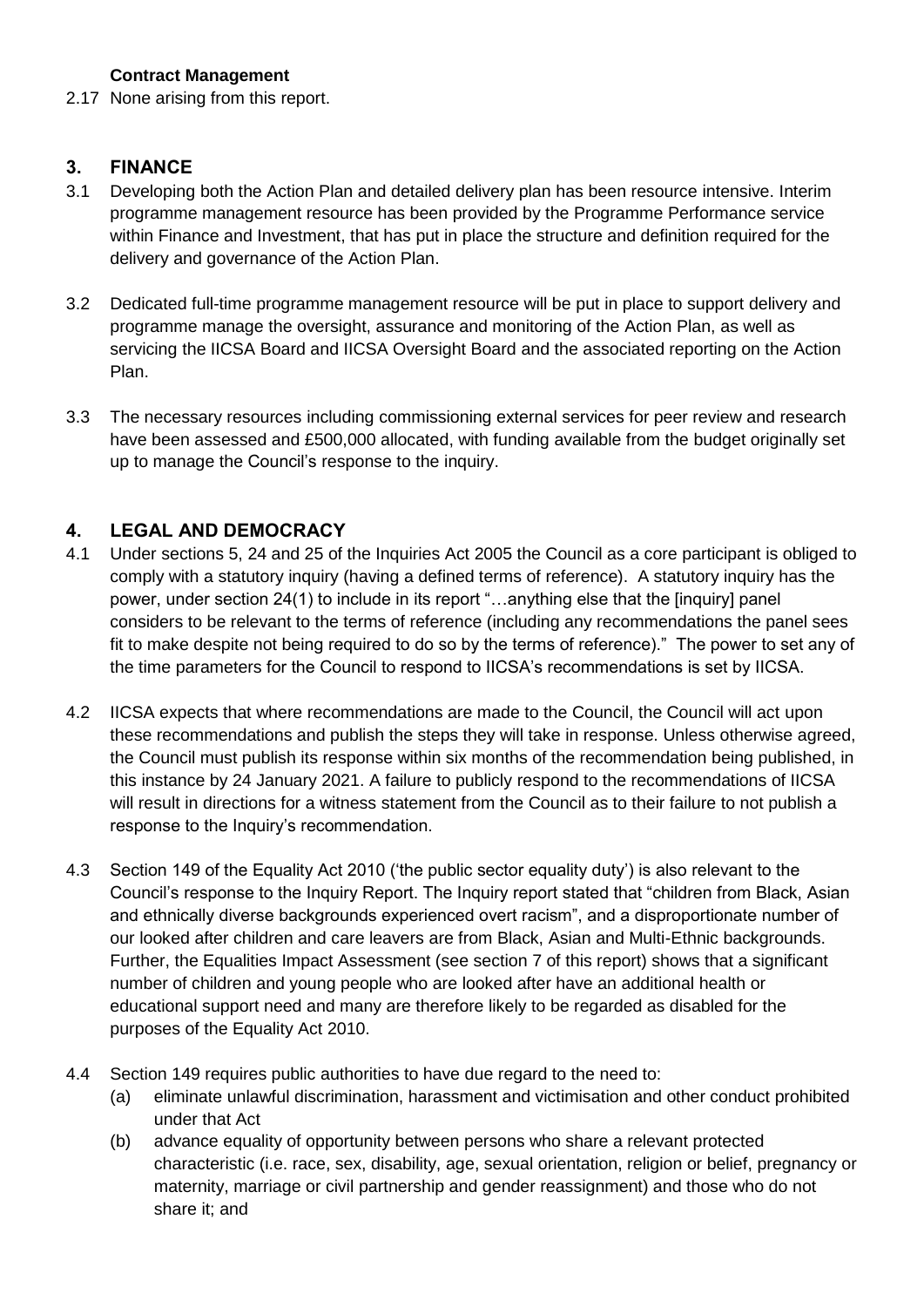- (c) foster good relations between those who share a protected characteristic and those who do not share it, which involves having due regard, in particular, to the need to-
	- (i) tackle prejudice; and
	- (ii) promote understanding.
- 4.5 Having due regard to the need to advance equality of opportunity between persons who share a relevant protected characteristic and persons who do not share it involves having due regard, in particular, to the need to:
	- (a) remove or minimise disadvantages suffered by persons who share a relevant protected characteristic that are connected to that characteristic;
	- (b) take steps to meet the needs of persons who share a relevant protected characteristic that are different from the needs of persons who do not share it, including, in particular, steps to take account of disabled persons' disabilities; and,
	- (c) encourage persons who share a relevant protected characteristic to participate in public life or in any other activity in which participation by such persons is disproportionately low.
- 4.6 The section 149 duty must be complied with before and at the time that a particular policy is under consideration or decision is taken - that is, in the development of policy options, and in making a final decision. A public body cannot satisfy the duty by justifying a decision after it has been taken.
- 4.7 Other relevant legal duties include the Council's obligations to the welfare of children. These include the duty under section 17 of the Children Act 1989 to safeguard and promote the welfare of children within their area who are in need and under section 11 of the Children Act 2004 to make arrangements for ensuring that its functions are discharged having regard to the need to safeguard and promote the welfare of children.
- 4.8 Children's Services Scrutiny Sub Committee Due to the timing of meetings, comments from the Children's Services Scrutiny Sub Committee will be tabled at Cabinet for consideration
- 4.9 Cabinet This proposed key decision was entered in the Forward Plan on 8 November and the necessary 28 clear days' notice has been given. The report will be published for five clear days before the decision is considered by Cabinet. Should it be approved and following the publication of the Cabinet minutes, a further period of five clear days, the call-in period, must then elapse before the decision becomes effective. If the decision is called-in during this period, it cannot be enacted until the call-in has been considered and resolved.
- 4.10 Council Following the formulation and preparation of the IICSA Action Plan by Cabinet, it is within Full Council's remit to resolve that it (instead of Cabinet) should take a decision as to whether to approve and adopt and approve the Plan. If full Council resolves to do so, it may then move on to consider whether to approve and adopt the Plan.

### **5. CONSULTATION AND CO-PRODUCTION**

- 5.1 The development of Lambeth's IICSA Action Plan has centred on cross directorate working, with contribution and oversight from senior officers within every directorate across the Council.
- 5.2 Internal consultation on the plan has been undertaken with Lambeth's political leadership including the Leader, Informal Cabinet, Lead Member for Children and Young People and Lead Member for Finance and Performance. The plan has also been reviewed and challenge provided by Lambeth's senior leadership team and Chief Executive.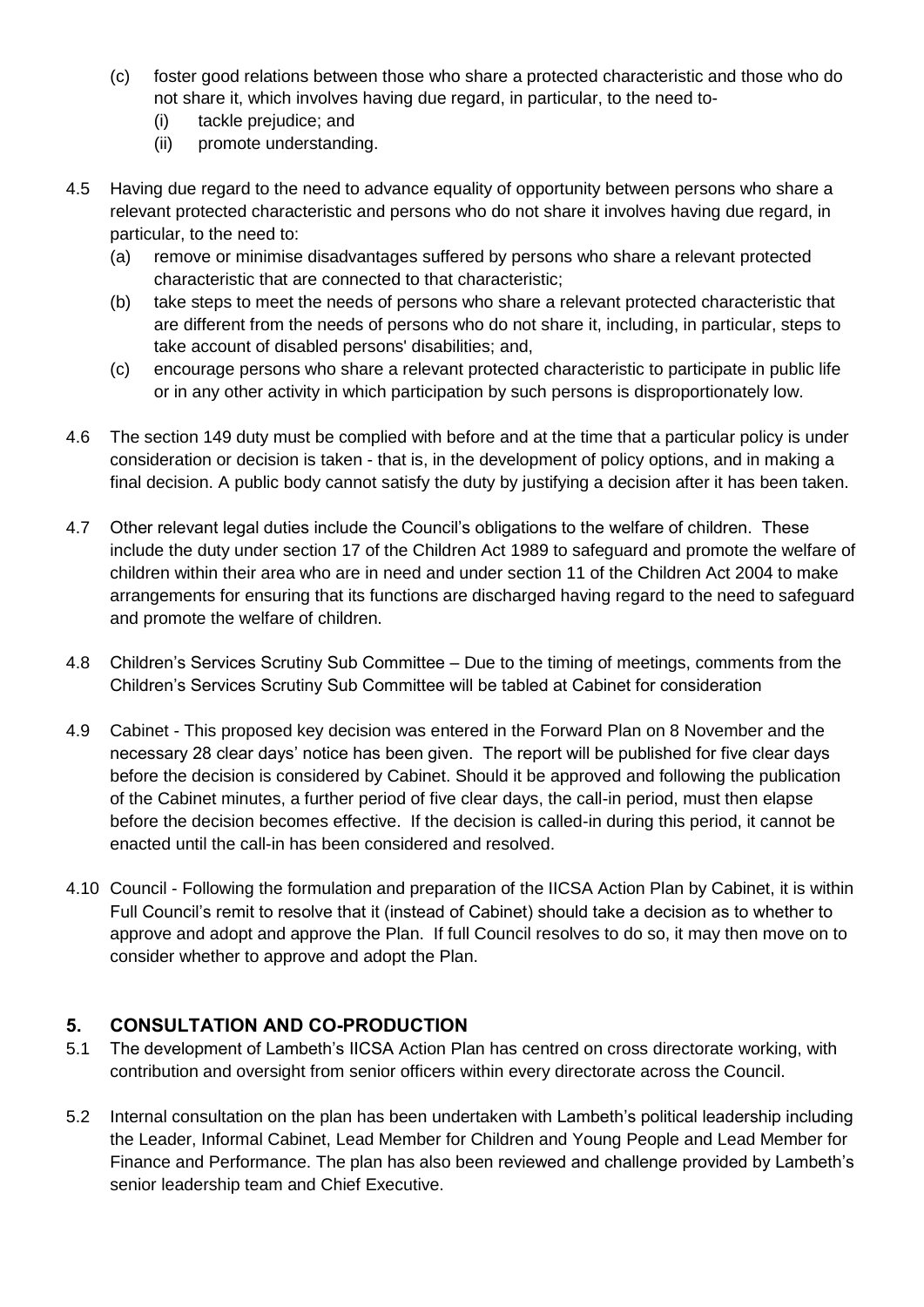- 5.3 Formal challenge and review of the Action Plan has been provided by: Corporate Parenting Board, Lambeth Youth Council and Lambeth Safeguarding Children Partnership. This has also enabled review of the Action Plan by some of our children looked after and care leavers in the Children in Care Council, through their position as Board members.
- 5.4 In addition to review of the Action Plan through formalised governance avenues, Lambeth's Participation Officer facilitated an informal session for children and young people looked after (following release of the Lambeth IICSA Report) to discuss the inquiry findings and explore recommendations as to how past events can be prevented from happening again. These recommendations have been encompassed within the Action Plan.
- 5.5 The Council has read and listened to the evidence and testimonies of survivors to the Inquiry. There were 62 core participants who were victims and survivors who provided evidence to the Inquiry. 11 survivors and victims also gave direct testimony during the hearings and the Inquiry also read into the hearing 47 witness statements. Throughout the Inquiry, victims and survivors were invited to provide their views and recommendations on preventing child sexual abuse in the future and improving responses to allegations. These recommendations and views contained with Annex 4 to the IICSA Report have been considered fully throughout the Action Plan development and incorporated into the Action Plan where appropriate. We have also received feedback from victims and survivors via the redress process – they have been clear in their wish to know we will keep children safe and that the events of the past will not happen again

### **6. RISK MANAGEMENT**

6.1 The main risks surrounding delivery of this Action Plan are:

| Table 1 – Risk Register |  |  |  |  |  |
|-------------------------|--|--|--|--|--|
|-------------------------|--|--|--|--|--|

| <b>No</b> | <b>Risk</b>                                                                                                                                                                                                                                                            | Likelihood     | <b>Impact</b> | <b>Score</b> | <b>Control Measures</b>                                                                                                                                                                                                                                                                                                                                                                                                                                                                                                                                                                                 |
|-----------|------------------------------------------------------------------------------------------------------------------------------------------------------------------------------------------------------------------------------------------------------------------------|----------------|---------------|--------------|---------------------------------------------------------------------------------------------------------------------------------------------------------------------------------------------------------------------------------------------------------------------------------------------------------------------------------------------------------------------------------------------------------------------------------------------------------------------------------------------------------------------------------------------------------------------------------------------------------|
| 1         | Adverse impact on<br>experience of children<br>and young people in<br>care and care leavers<br>- particularly<br>disproportionate<br>impact on Black, Asian<br>and Multi-Ethnic<br>children and young<br>people - through not<br>delivering the actions<br>in the Plan | 2              | 8             | 16           | Rigorous governance arrangements<br>incorporating oversight from<br>Corporate Parenting Board, Children<br>in Care Council and Lambeth Youth<br>Council will continue to ensure that<br>our children and young people in<br>care and care leavers are at the<br>centre of Action Plan delivery. A<br>dependency management approach<br>will also be undertaken to align<br>Action Plan delivery with our<br>Equalities, Diversity and Inclusion<br>Strategy. Specific actions in the plan<br>have been developed that will enable<br>prioritisation of delivery to mitigate<br>the impact of this risk. |
| 2         | Identified actions don't<br>deliver outcomes<br>which sufficiently<br>address Inquiry<br>recommendations and                                                                                                                                                           | $\overline{2}$ | 4             | 8            | Development of the Action Plan has<br>been a carefully considered, iterative<br>approach with input from across the<br>council and partners, with strong<br>reference to the Inquiry findings.<br>Quality management will be                                                                                                                                                                                                                                                                                                                                                                            |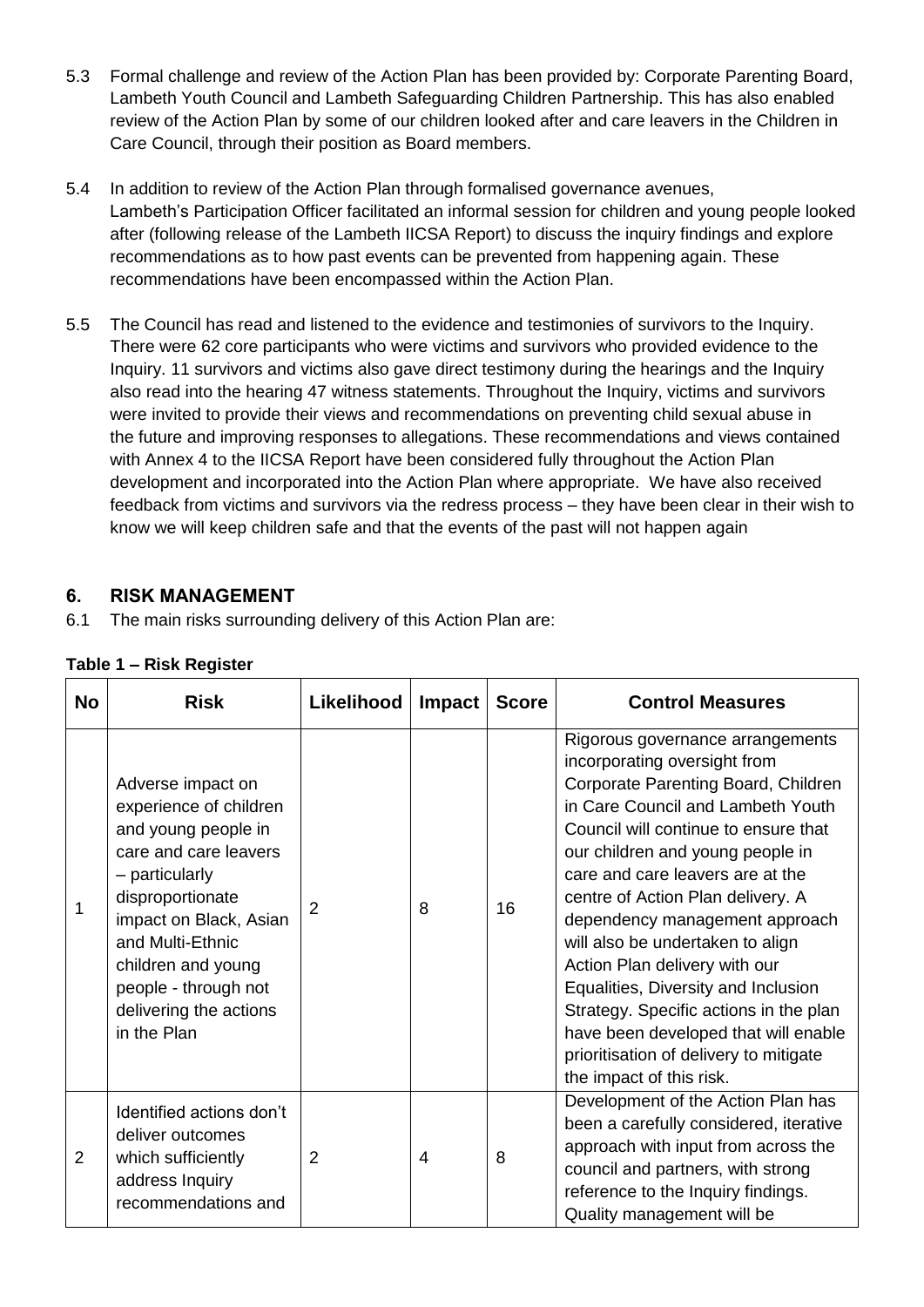| <b>No</b>      | <b>Risk</b>                                                                          | Likelihood     | <b>Impact</b> | <b>Score</b> | <b>Control Measures</b>                                                                                                                                                                                                                                                                                                                                                                                                                                                                                                                               |
|----------------|--------------------------------------------------------------------------------------|----------------|---------------|--------------|-------------------------------------------------------------------------------------------------------------------------------------------------------------------------------------------------------------------------------------------------------------------------------------------------------------------------------------------------------------------------------------------------------------------------------------------------------------------------------------------------------------------------------------------------------|
|                | fail to deliver impactful<br>change                                                  |                |               |              | undertaken to ensure that actions are<br>delivered to high standard and<br>quality. Robust governance will allow<br>frequent review of the plan and<br>continual alignment to Inquiry<br>findings and conclusions.                                                                                                                                                                                                                                                                                                                                    |
| 3              | Failure to sustain the<br>change delivered<br>through this Action<br>Plan            | $\overline{2}$ | 8             | 16           | One of the key principles of the<br>Action Plan is to embed change in<br>our ways of working; each of the<br>actions has an operational Director<br>who will be responsible for ensuring<br>change is embedded in policies,<br>procedures, performance measures<br>and ways of working. Parallel to this<br>there is a commitment from the<br>political leadership to ensure that all<br>councillors engage and deliver on<br>their responsibilities and that there<br>will be robust assurance and<br>accountability through existing<br>mechanisms. |
| $\overline{4}$ | Insufficient<br>organisational capacity<br>to deliver the Action<br>Plan             | $\overline{2}$ | 4             | 8            | Dedicated programme management<br>resource will be in place to steer<br>delivery of the Action Plan, with<br>support from Management Board and<br>elected Members to ensure ongoing<br>commitment. Operational Directors<br>will be responsible for embedding<br>actions within their annual business<br>plans to ensure they are properly<br>resourced and planned for alongside<br>service operations.                                                                                                                                              |
| 5              | Insufficient political<br>and organisational<br>oversight of Action<br>Plan delivery | 1              | 4             | 4            | A comprehensive oversight,<br>accountability and governance<br>framework has been developed to<br>ensure clear line of sight against<br>action plan delivery both politically<br>and organisationally with dedicated<br>programme management resource to<br>steer this and service the requisite<br>reporting cycle                                                                                                                                                                                                                                   |

**Key**

|        | <b>Likelihood</b>   Very Likely = $4$   Likely = 3 | Unlikely = $2$                            | $\sqrt{\frac{1}{1}}$ Very Unlikely = 1 |
|--------|----------------------------------------------------|-------------------------------------------|----------------------------------------|
| Impact | Major = $8$                                        | Serious = 4   Significant = 2   Minor = 1 |                                        |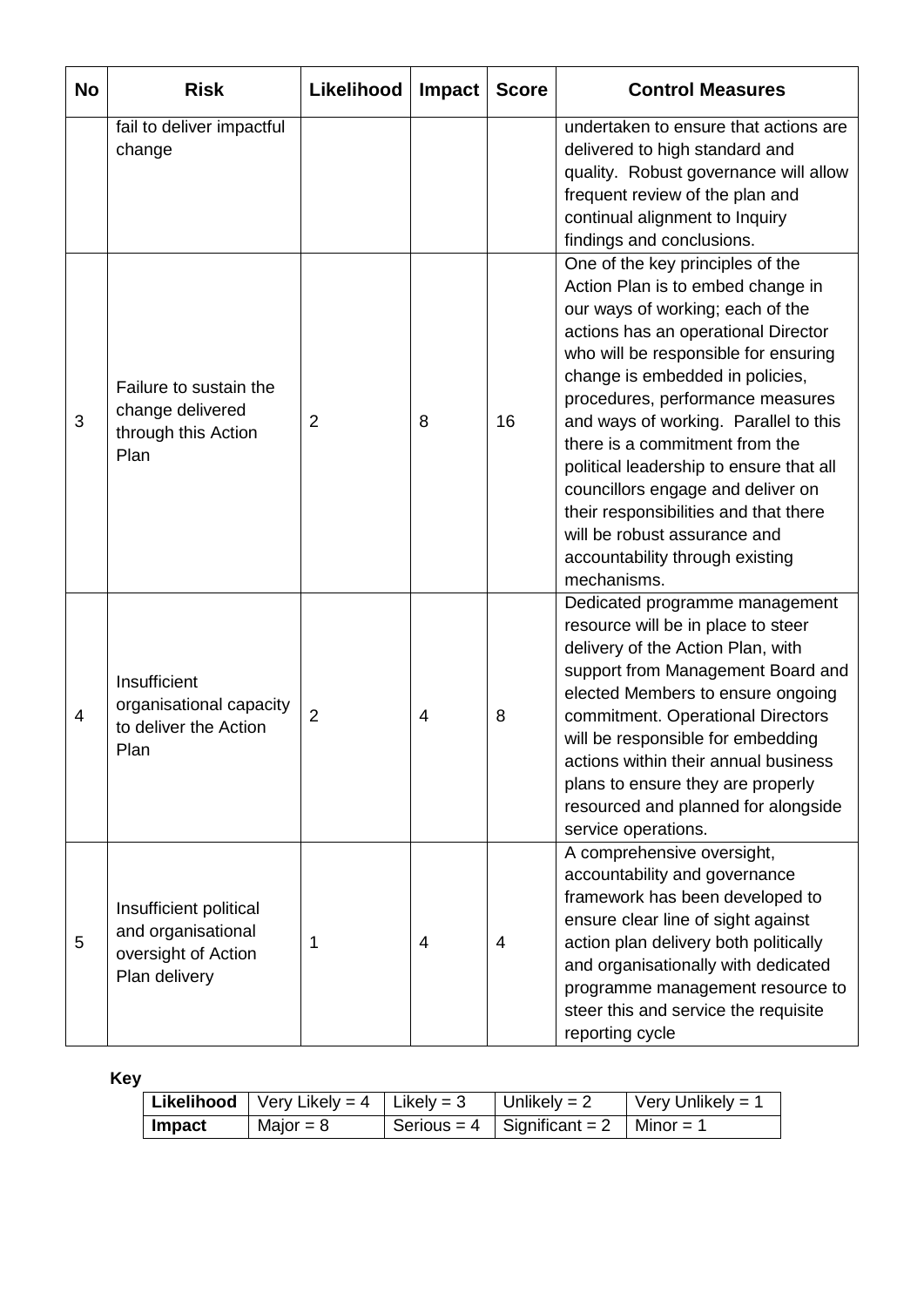### **7. EQUALITIES IMPACT ASSESSMENT**

- 7.1 The Equalities Impact Assessment (EIA) was collated and analysed in October and November 2021 before receiving approval from the Director for Strategy and Communications on 16 November 2021.
- 7.2 Findings from the EIA centre primarily on Lambeth's children looked after and care leavers; showing a disproportionate number of our children looked after and care leavers are from Black, Asian and Multi-Ethnic backgrounds, as well as significant number of children and young people having an additional health or educational support need.
- 7.3 These findings intersect with those of the Inquiry, which made clear that children from Black, Asian and Multi-Ethnic backgrounds were overrepresented in our children's homes, faced additional hardships, and were subject to overt racism. The Inquiry also noted that children with complex needs and communication difficulties were under the care of staff who lacked the training and skills to support them appropriately.
- 7.4 As a result of these findings, actions within the Action Plan have been designed to address the inequalities faced by these groups and ensure that they receive support and care that is sensitive to their needs and recognises the additional challenges they may face.
- 7.5 The EIA for Lambeth's IICSA Action Plan was considered by the Corporate EIA Panel on 23 November 2021. Key feedback from the Chair centred on the need to build trust with our Black, Asian and Multi-Ethnic children looked after and care leavers, recognising and showing sensitivity to their mistrust of the Council as a result of our past failures. An agreed action was to reference the duties of the Council in delivering its Sufficiency Strategy 2020 – 2023 within the Action Plan; the strategy that provides the framework and approach Lambeth will take to meet the placement needs of children and young people in care, prioritising keeping our children and young people within the borough when this is possible. This has been reflected in Action 6.12 of the Plan.

# **8. COMMUNITY SAFETY**

8.1 Not applicable

# **9. ORGANISATIONAL IMPLICATIONS Environmental**

9.1 Not applicable.

#### **Health**

9.2 Delivery of Lambeth's IICSA Action Plan supports key priorities from the children and young people prioritisation matrix within Lambeth's Joint Strategic Needs Assessment, namely children in care and care leavers, as well as our ongoing commitment to supporting children and young people in Lambeth with special educational needs and disabilities (SEND).

#### **Corporate Parenting**

9.3 As corporate parents, staff and councillors are all responsible for providing the same standards of care to our children looked after and our care leavers as would be good enough for our own children. Lambeth's IICSA Action Plan specifically relates to this group of children and young people, with one of the eight overall themes focussed on corporate parenting and ensuring these structures continue to be effective. Lambeth's corporate parenting governance arrangements have recently been reviewed and strengthened, with the inclusion of representatives from our Children in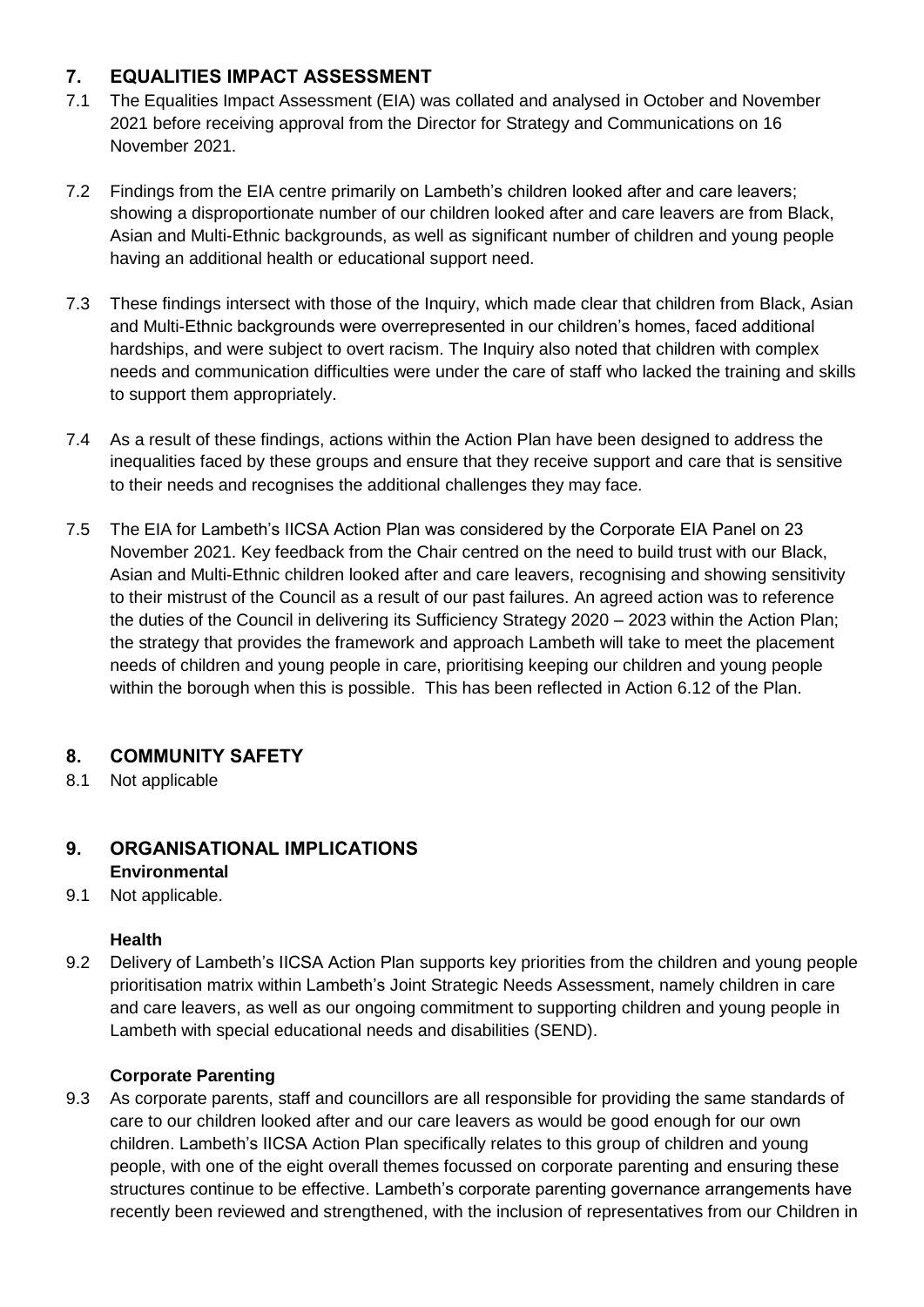Care Council sitting as full board members, alongside the development of our annual corporate parenting action plan and performance monitoring dashboard. Ensuring the Action Plan is fully implemented will continue to underpin our responsibilities as corporate parents in making sure our children looked after and care leavers are safeguarded, secure and have good stable homes to enable them to thrive and reach their full potential.

#### **Staffing and accommodation**

9.4 Dedicated full-time programme management resource at 2 FTE will be put in place to support delivery and programme manage the oversight, assurance and monitoring of the Action Plan, as well as servicing the IICSA Board and IICSA Oversight Board and the associated reporting on the Action Plan to elected Members.

#### **Responsible Procurement**

9.5 Not applicable.

#### **10. TIMETABLE FOR IMPLEMENTATION**

10.1 The table below details the stages and deadlines for implementing the recommendations:

| <b>Activity</b>                                  | <b>Proposed Date</b> |
|--------------------------------------------------|----------------------|
| Date published on Forward Plan                   | 08.11.21             |
| <b>Children's Service Scrutiny Sub Committee</b> | 07.12.21             |
| Cabinet                                          | 13.12.21             |
| <b>Full Council</b>                              | 15.12.21             |